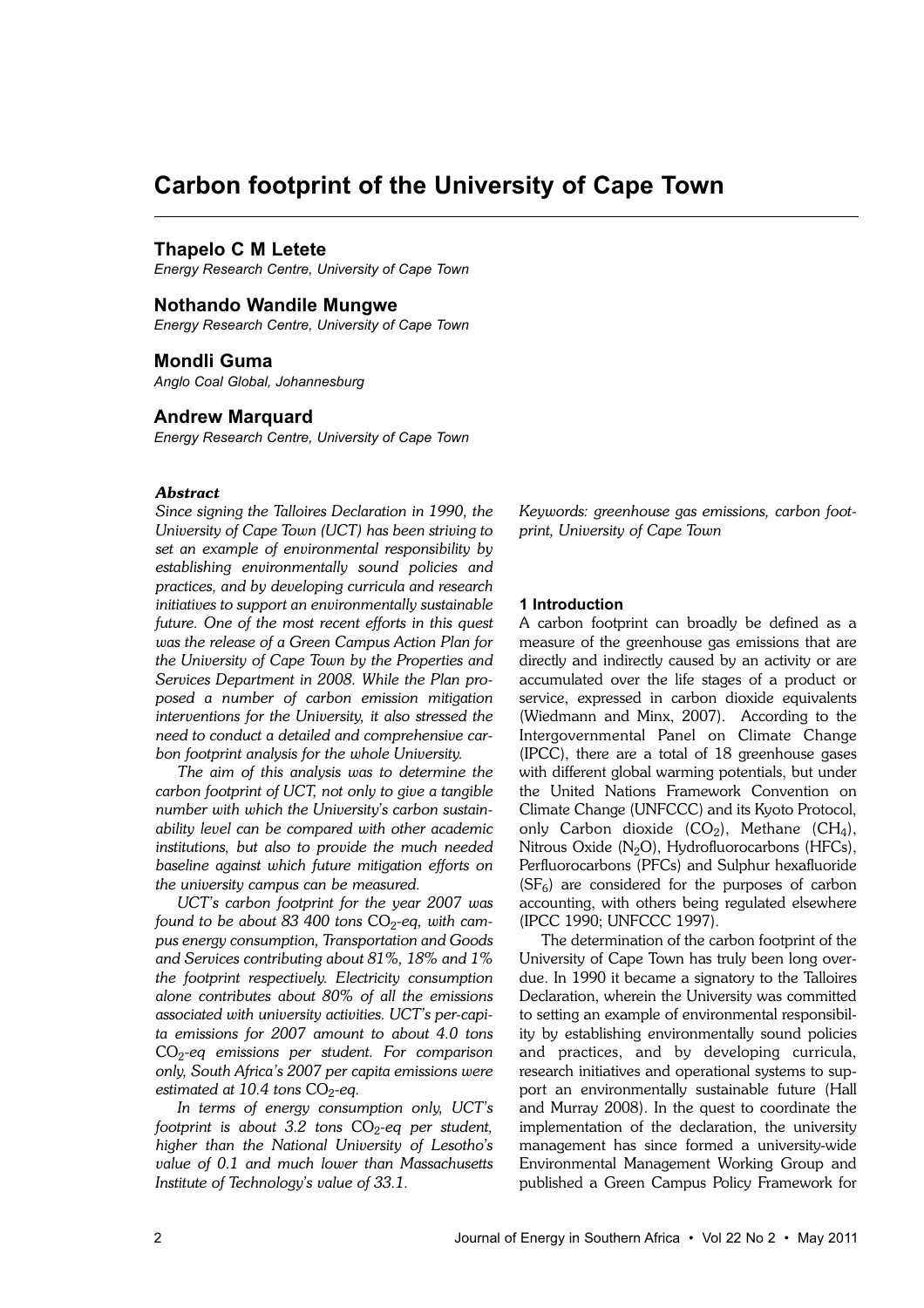the University, which was adopted by the university Senate and Council in May 2008. The latest effort in advancing the implementation of the declaration was the release of a Green Campus Action Plan for the University of Cape Town in 2008. This Action Plan presented a list of prioritized sustainability actions classified into the following categories: energy, water, indoor environmental quality, solid waste, carbon emissions, transport, emissions (to water and land), construction, institutional changes, landscaping and biodiversity. While the Plan proposed a number of carbon emission reduction interventions for the University, it also stressed the need to conduct a detailed and comprehensive carbon footprint analysis for the entire university (Rippon, 2008).

Determining the University's carbon footprint is seen as a critical step in achieving the goal of sustainability at it. Knowing the University's carbon footprint will not only give a tangible value with which its carbon footprint can be compared with other academic institutions, but will also provide a much needed baseline against which future mitigation efforts on campus will be measured.

This paper presents the results of the University of Cape Town's carbon footprint analysis, showing all significant contributing activities. The paper also compares the University's carbon footprint with that of other academic institutions, both regionally and internationally.

## **2 Methodology**

In the scoping phase of this project, a carbon footprint conceptual framework was developed with the aim of comprehensively characterising all activities, products and services within the University that are envisaged to contribute significantly to its carbon footprint. A secondary objective was to also improve the resolution of boundary definitions through a consistent and clear grouping of all components of the carbon footprint. In the analysis phase of the project, this conceptual framework evolved into a methodological framework through which the University's carbon footprint was finally determined. Figure 1 presents this methodological framework.

# *2.1 Basis and emission factors*

The initial estimation of the University of Cape Town's carbon footprint was carried out in 2007 using available data for that year, and it only covered direct emissions and vehicle fleet emissions. In the two subsequent years of this project, the task was then to update the categories that had already been covered and to analyse the rest of the categories using, as far as possible, data for the year 2007. Where data for 2007 was unavailable, various estimation methods were employed to extrapolate the results to the year 2007, and whenever data for other years was also available it was used to carve an emissions time series for that category.

As much as possible South Africa specific emission factors were used in this analysis and in cases where such data was unavailable, standard IPCC emission factors and methods were then prioritized. Where emission factors could not be obtained from these two sources, other relevant publications were used.

Specific methodologies and data gathering processes for each category are presented below.

#### *2.2 Campus energy emissions*

This section encapsulates all GHG emissions that originate from direct energy consumption within the university campuses. This is primarily divided into contributions from the consumption of electricity and other fuels.



**Figure 1: UCT carbon footprint methodological framework**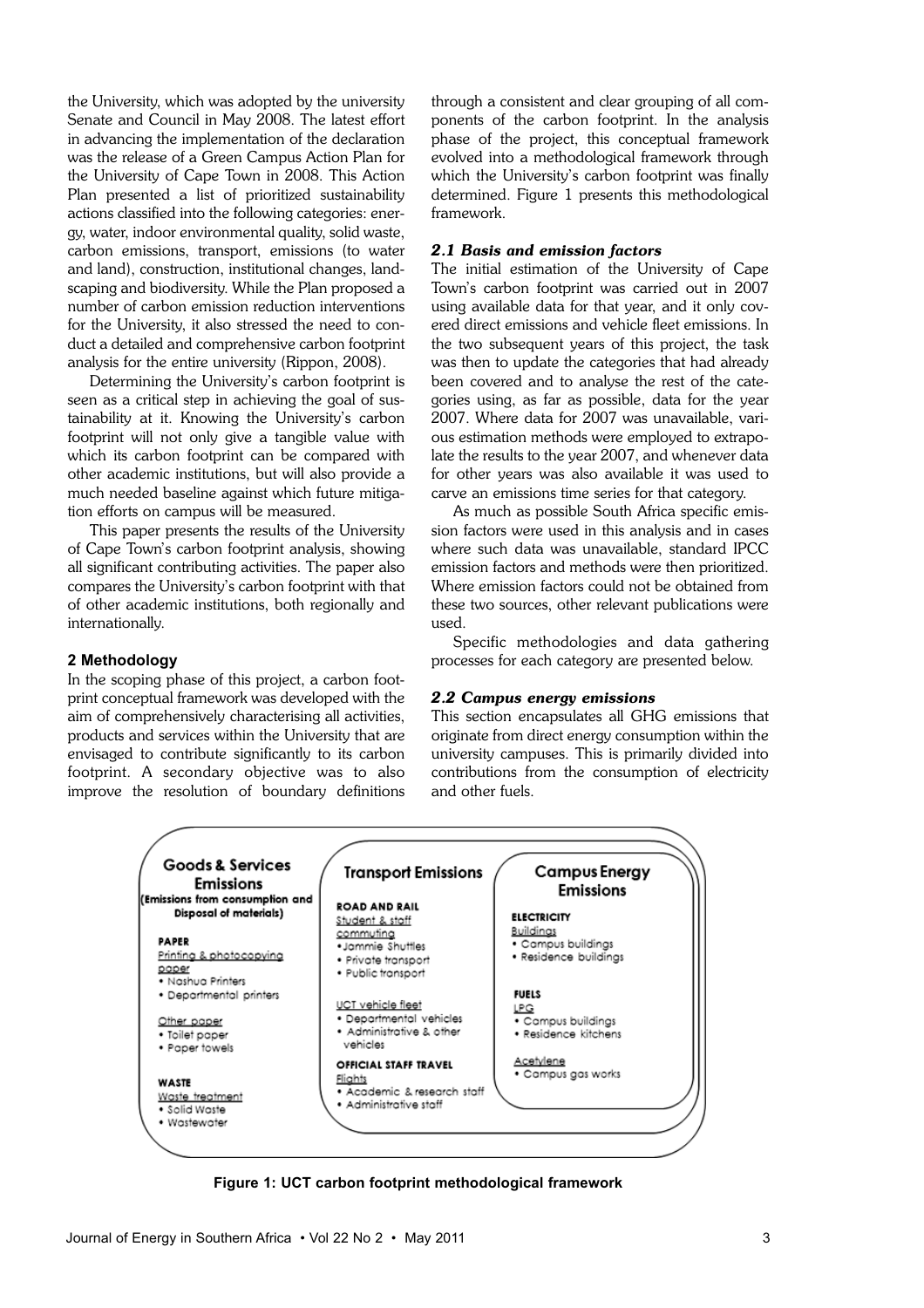# *2.2.1 Electricity*

There are two distinct methods by which electricity is supplied to UCT:

- UCT Substations There are two UCT substations that are directly fed by Eskom. The first and biggest is located on lower campus, and it services the whole of the lower, middle and upper campuses of the University, including the residences within these campuses. The second is located in the Medical School campus and it services that campus and the residences in it.
- Directly by the municipality –These are all 'satellite' buildings and campuses of UCT. They include the Hiddingh and Breakwater campuses and all residences and administrative buildings which are neither located on lower, middle, upper and medical campuses.

Electricity data for each of the two substations from 2003 to 2008 and for the Graduate School of Business (GSB) from 2008 to October 2009 was obtained from UCT's Properties and Services Department, while electricity consumption data for satellite residential buildings was obtained from the Finance Office of the University's Student Housing Department.

Data for electricity supplied directly by the municipality was only available for the Breakwater campus, while electricity consumption data for Hiddingh campus and all non-residential satellite campuses could not be obtained. UCT's Breakwater campus houses both the Graduate School of Business (GSB) and the university-owned Breakwater Lodge which offers accommodation for tourists. As of 2010, the University has been receiving a single electricity bill for both the GSB and the Lodge. But since the Lodge activities are not university-related, the Breakwater campus finance manager suggested allocating only 46% of this electricity consumption to UCT's carbon footprint.

Electricity consumption for satellite residences was only available in monetary terms from January 2007 to October 2007 for all flats, thus consumption for the months of November and December had to be estimated. Consumption for November was then assumed to be equal to the average consumption for all the preceding months, while consumption for December was assumed to equal that of December 2006. Also, to convert the monetary data to energy consumption, it was assumed that all flats were eligible for municipality's free basic electricity of 50kWh per flat per month.

To determine the carbon footprint associated with the use of electricity on campus, the amount of electricity in kWh was multiplied by the  $CO<sub>2</sub>$  emissions factor obtained from Eskom's 2006 report (Eskom, 2007). A transmission loss factor of 5.58%, specific for the Western Cape, and a distribution loss factor of 1.74% (Engineering News, 2007; Eskom, 2007) were used to account for the losses from generation plants to UCT. The resulting electricity emission factor used in this analysis was  $1.054$  kg  $CO_2/kWh$ .

# *2.2.2 Liquefied petroleum gas*

Liquefied petroleum gas (LPG) at UCT is used for cooking in residence kitchens and for academic research purposes (e.g. fuelling laboratory burners and heaters).

For its LPG needs, the University is currently serviced through two means:

- Bulk LPG delivery to four storage tanks on the University campus
- Portable LPG cylinder deliveries, primarily on an ad-hoc or emergency basis

AFROX Ltd is the University's LPG vendor. For each of these two types of deliveries, quantities of LPG ordered for the period of January – October 2007 were obtained from the UCT Finance Department. The net calorific value (OECD-IEA 2004) was used to determine the amount of energy released at combustion. Using the IPCC 2006 guidelines emission factor (IPCC, 2006), the amount of  $\mathrm{CO}_2$  released could therefore be calculated. Average figures were used for November and December as calculated based on the average monthly consumption between January and October.

# *2.2.3 Acetylene*

Acetylene at UCT is used for laboratory work and maintenance (e.g. welding, etc). Air Liquid (Pty) Ltd is the UCT vendor for acetylene. Quantities of acetylene ordered for the period of January – October 2007 were obtained from the UCT Finance Department. The amount of  $CO<sub>2</sub>$ released was thereafter calculated based on reaction stoichiometry for the combustion reaction for acetylene in air:

$$
2C_2H_2 + 5O_2 = 4CO_2 + 2H_2O
$$

The reaction was assumed to occur to completion, and kinetic effects were not considered. Average consumption values for the period of January to October were assumed for the last two months of the year.

## *2.3 Transport emissions*

All emissions that emanate from UCT-related student and staff travelling fall under this category. This covers emissions from commuting to and from UCT, and also emissions from vehicles owned by the various University departments and student bodies. Emissions from the university-owned Jammie Shuttle fleet, which provides commuting services for UCT students and staff between campuses and within areas close to the main campus, are also included this category. All emissions from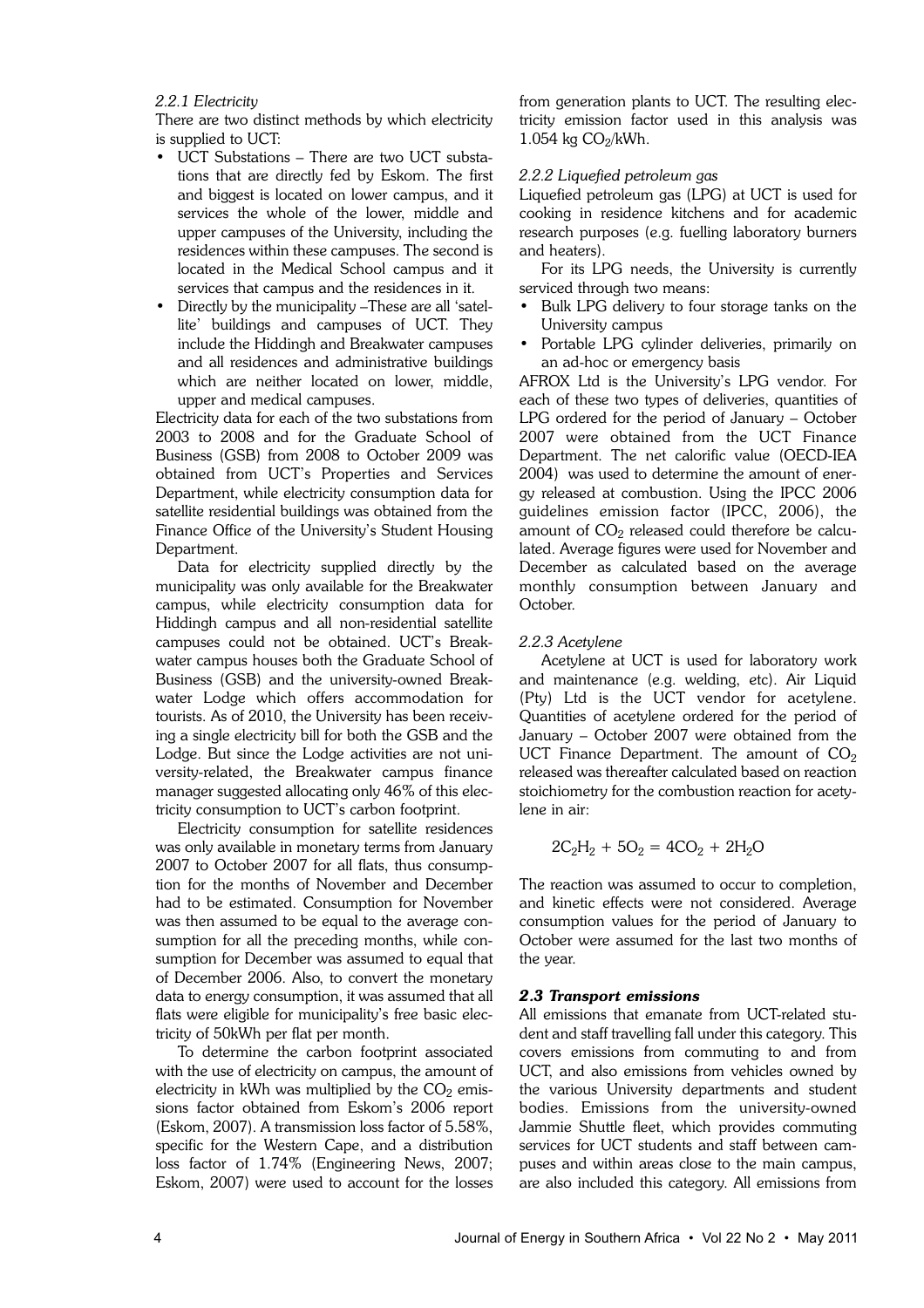medium and long-haul staff flights (e.g. travel to conferences, symposia and workshops outside the city of Cape Town) are classified under this category as well.

# *2.3.1 Jammie Shuttle*

Jammie Shuttle fuel data for the period of September 2007 to June 2009 was obtained from the Production Manager in the University's Properties and Services Department. It was given as diesel consumption quantities on a daily basis, and extracted from the computer emailing system records of the diesel supplier. Shuttle diesel consumption for the period of January – August 2007 was estimated based on an average ratio of September – December 2007 consumption to consumption over the same period in 2008. IPCC inventory methodology and emission factors were then used to determine the resulting carbon emissions (IPCC, 2006).

# *2.3.2 Students and staff commuting*

A transport survey was conducted for University staff and students in 2009 to determine the distribution of modes of transport used for commuting daily to the campus campus and the distribution of areas of residence. In the survey, the various residential areas were grouped together based on their relative distance from the University, and the resulting distribution was applied to the University's 2007 student and staff statistics (University of Cape Town, 2009). The distances were then converted to  $CO<sub>2</sub>$ emissions using the emission factors associated with the relevant transport modes.

In the analysis it was assumed that buses carry 60 passengers while taxis carry 15 passengers. Fuel consumption was assumed to be 9.5 L/100km of petrol for all private cars and taxis, 4.0L/100km of petrol for motorbikes and scooters and 40.0L/100km of diesel for public buses (Landy on Line, 2008; SACAN, 2008). It was also assumed that there are 21 working days per month. Standard IPCC emission factors for diesel and petrol were used for cars, taxis and buses, while a per capita emission factor of 30 gC per passenger-km was assumed for passenger trains (Penner, Lister et al., 1999).

# *2.3.3 UCT vehicle fleet*

UCT vehicle fleet fuel payments are facilitated through the Bankfin petrol card system in which vehicle users purchase fuel at filling stations on the card and then submit their receipts at the end of each month. Each card is linked to a university account and cost centre (affiliated to the department to which the car pool is issued) which then gets debited with the claimed amount.

Claimed and processed monetary payment data for fuel ordered from January to August 2007 was obtained from the UCT Finance Department, and the average fuel price in Rands per Litre for coastal conditions was used (DME, 2007) to calculate the volume of fuel consumed. The density of the fuel (OECD-IEA, 2004) was used to convert these figures to a mass basis for each fuel type, after which the net calorific value (OECD-IEA, 2004) was the used to determine the amount of energy released at combustion. Using the IPCC emission factor (IPCC, 2006), the amount of  $\mathrm{CO}_2$  released could therefore be calculated. Average figures were used for September to December as calculated based on the average monthly consumption between January and August.

# *2.3.4 Official flights*

Flights for official UCT business are not booked through a single travel agent or administered centrally by a single University department, instead each department, sometimes even each person within one department, uses a different travel agent, and hence obtaining flight data for the entire university is an impossible task. Travel insurance for official international trips, however, is administered centrally by the UCT Travel Insurance Office, and this is the office that provided data on the international trips taken for official UCT business for the year 2007.

To estimate the emissions associated with each international trip, flight distances obtained from Travel Math were used, together with a long haul flight emission factor of  $0.15$  ton  $\rm CO_2$ -eq per passenger per 1000 km (SACAN, 2008; Travel Math, 2009).

# *2.4 Goods and services emissions*

This section captures GHG emissions associated with goods and services consumed by the University. In the scoping stages of this project, this category included emissions from a range of products and services delivered to the University (e.g. packaging, paper products, chemicals, equipment, waste disposal services etc,), but as the project evolved it was found that only emissions associated with the consumption of various types of paper and the treatment of waste were significantly large enough to be included in the analysis (Letete and Guma, 2007) .

## *2.4.1 Paper*

Three types of paper were covered in this analysis: Printing and photocopying paper, toilet paper and paper towels.

# *Printing and photocopying paper*

At UCT printing and photocopying services are managed in two different ways: The most common is the use of Nashua-owned machines and paper, while the other is through department-owned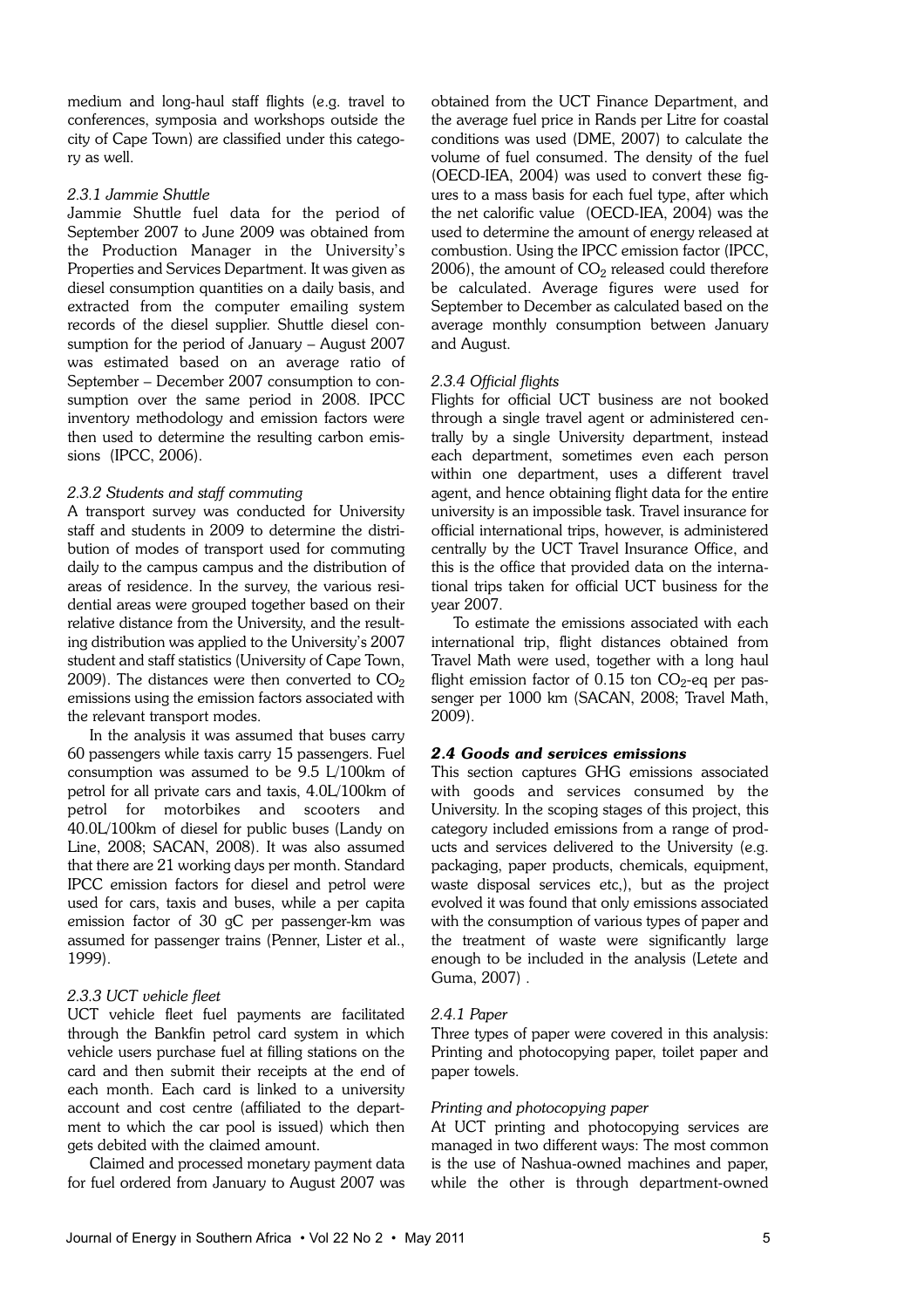machinery and consumables. The former contributes a much larger portion compared to the latter because it is used by all undergraduate students and most departments have reverted to it, and also centrally managed hence activity data was relatively simpler to obtain. Because it is not managed at any one point, data on the latter could not be obtained, hence was not included in the carbon footprint analysis.

It was not possible to obtain data on the consumption of printing paper for the year 2007 from Nashua, instead 2009 data was used for analysis, with the assumption that printing paper consumption has not increased significantly since 2007. This data, however, was only available for the period of January 2009 – July 2009, and therefore the consumption rate for the rest of the year (August-December 2009) was assumed to be the average of the seven preceding months. Here a mass of 5 grams was assumed for each sheet of A4 paper.

## *Toilet paper and paper towels*

Consumption data on toilet paper and paper towels was obtained from Supercare Cleaning Services – A company responsible for procuring cleaning materials and carrying out all cleaning services on campus. For both items, data was only available for the period of January 2007 – October 2007; hence consumption for the rest of the year had to be assumed. For toilet paper a weight of 227 g/roll was used, while a size of 240 mm x 330 mm and a specific gravity of 38.18 gsm were used in the analysis for paper towels (3PIN 2009; WIPO, 2009).

To obtain the carbon emissions associated with all types of paper, a life-cycle emission factor of  $1200 \text{ kg CO}_2$ -eq per tonne of paper was applied to the mass consumption data .

#### *2.4.2 Solid waste*

As with printing paper, there was no record of the quantities and types of solid waste removed from the University for the year 2007. Only starting in 2009 was a recycling company called Wasteman recycling contracted by the Properties and Services Department to remove waste from UCT premises, recycle all recyclables and to keep record of all quantities involved. Even then, only data for the months of April, May and June was available, and an average quantity for these months was assumed for all other months.

The IPCC 2006 method for estimating the generation potential of  $CH_4$  emissions from solid waste was used and converted to  $CO<sub>2</sub>$  emissions using a global warming potential of 25 for methane (IPCC, 2006).

# *2.4.3 Wastewater*

Only sewerage disposal data for the period of January – August 2007 was available from the

University's Department of Properties and Services, hence extrapolation using the monthly average was necessary to estimate sewerage data for the last four months of the year.

The IPCC 2006 method for estimating CH4 emissions from wastewater was used, together with an average Chemical Oxygen Demand (COD) of 58 mg/l for all Western Cape wastewater treatment plants in 2007 (City of Cape Town, 2009). Anaerobic treatment of wastewater with no methane recovery and a global warming potential of 25 for methane were also assumed.

#### **3 Results and discussions**

## *3.1 Campus energy emissions*

Figures 2 and 3 show the annual electricity consumption and the associated carbon emissions for different UCT campuses. For the Main (lower, middle and upper) and Medical campuses these have been shown from 2003 to 2008, while for GSB campus and satellite residences, values for the periods 2007-2008 and 2007 only respectively are presented.



**Figure 2: trend of electricity consumption on Main, Medical and GSB campuses**



# **Figure 3: Carbon emissions trend from electricity consumption on Main, Medical and GSB campuses**

GHG emissions from electricity consumed on Main and Medical School campuses range from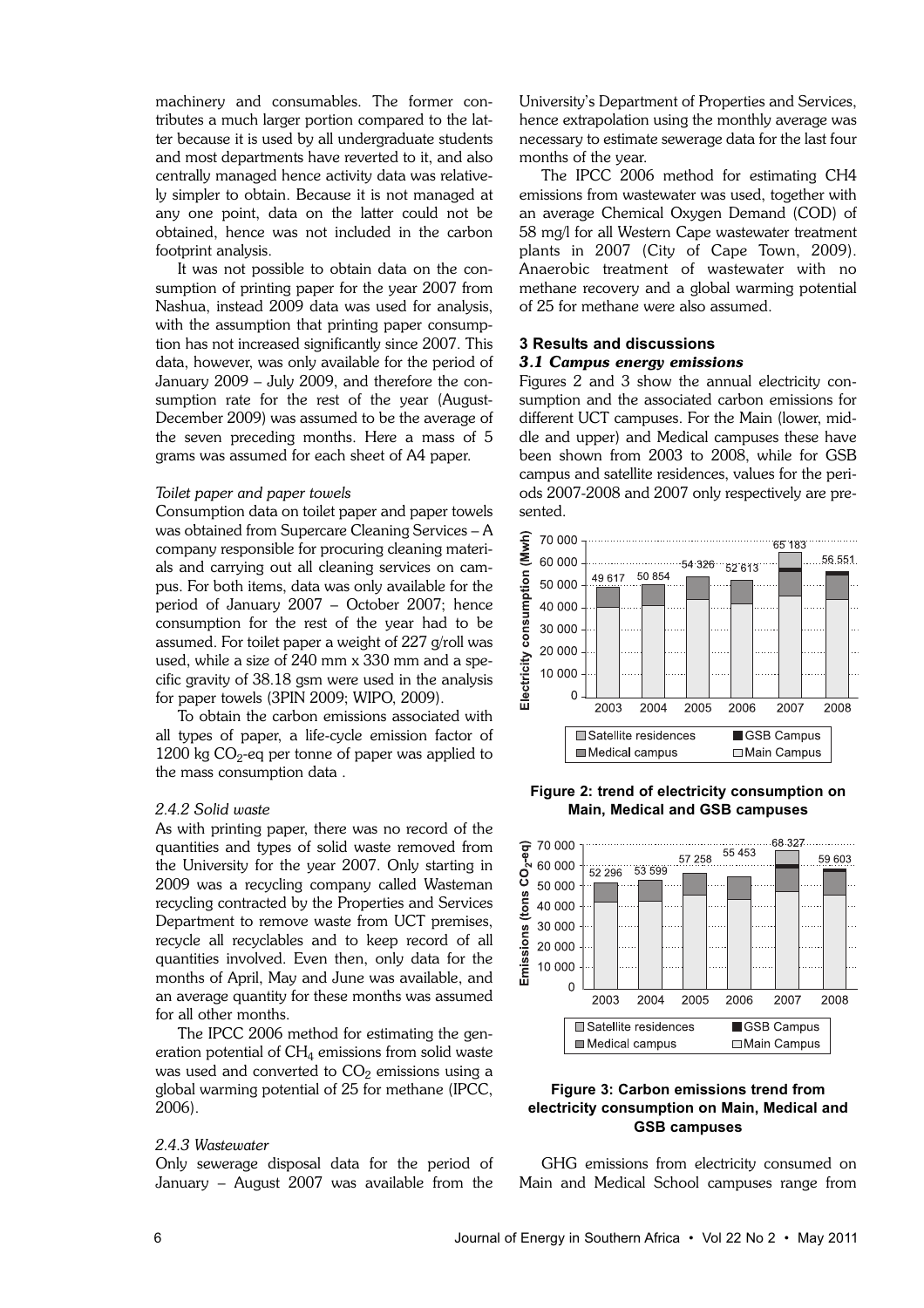about 52 300 tonnes  $\mathrm{CO}_2$ -eq in 2003 to about 59 900 tonnes CO $_2$ -eq in 2007, while CO $_2$  emissions from electricity consumed at the GSB and in satellite campuses for the year 2007 were estimated at 1  $500$  and 6  $900$  tonnes  $\mathrm{CO}_2$ -eq respectively.

Electricity consumption contributed a total of 68 300 tons to the University's carbon footprint in 2007, 35% of which was from the Main Campus, 9% from Medical School Campus, 1% from the GSB and the rest from satellite residential buildings (Figure 4).



# **Figure 4: Distribution of carbon emissions from electricity usage at UCT**

A total of 259.3 tonnes of LPG was consumed at UCT in 2007, contributing about 755.2 tonnes of  $CO<sub>2</sub>$ -eq emissions to the University's carbon footprint in that year. Bulk gas and handigas made up about 97% and 3% of the emissions respectively. The analysis also showed that a total of 205 kg of acetylene was used on all campuses in 2007, contributing about 0.693 tonnes of  $\rm CO_2$ -eq emissions to the University's 2007 emissions (Table 1).

**Table 1: LPG and acetylene consumption and emissions for 2007**

| Fuel      | Consumption<br>(tons) | Emissions<br>$(hons CO2-eq)$ |  |  |
|-----------|-----------------------|------------------------------|--|--|
| LPG.      | 259.3                 | 755.2                        |  |  |
| Acetylene | 0.205                 | 0.694                        |  |  |

# *3.2 Transport emissions*

A total of 2 077 students and members of staff responded to the UCT commuting survey, and Figure 5 shows the distribution of the major modes of transport used daily for commuting to and from the University campuses.

Only about 16% of the UCT community commute to campus carbon-free, while about 33% use the Jammie Shuttle. More than 40% of the UCT community drive to campus daily.

Figure 6 shows the emissions profile of the Jammie Shuttles for the period of January 2007 to June 2009. The total emissions from the Jammie Shuttles for the year 2007 and 2008 were estimat-

ed at  $802.8$  and  $1,013.3$  tons of  $\rm CO_2$ -eq respectively, while for the period of January to June 2009 the emissions were about 553.3 tons  $CO_2$ -eq. The expected trend is observed in  $CO<sub>2</sub>$  emissions per annum for all the years showing less emissions in January, June and July, November and December due to reduction of the number of shuttles operating in this period due to vacation.



**Figure 5: Distribution of daily commuting modes by students and staff**



# **Figure 6: Carbon dioxide emissions from diesel consumption in Jammie Shuttles**

The total emissions resulting from commuting of students and staff for 2007 were found to be about 12,640 tonnes of  $CO<sub>2</sub>$ -eq, of which about 95% are attributable to the use of private vehicles and the Jammie shuttles, with motorcycles and public transportation making up the rest (Figure 7).

The UCT vehicle fleet was found to contribute a total of 424.8 tonnes of CO $_2$ -eq to the University's emissions, with petrol and diesel amounting to about 333 or 78% and 92 or 22% respectively (Figure 8).

A total of about 11.9 million passenger-kilometres were flown internationally for UCT official business in 2007, resulting in  $CO<sub>2</sub>$  emissions of about 1 800 tonnes. As can be seen from Figure 9, trips to Europe and North America made up about 76% of these emissions while trips within Africa only contributed about 8.6%.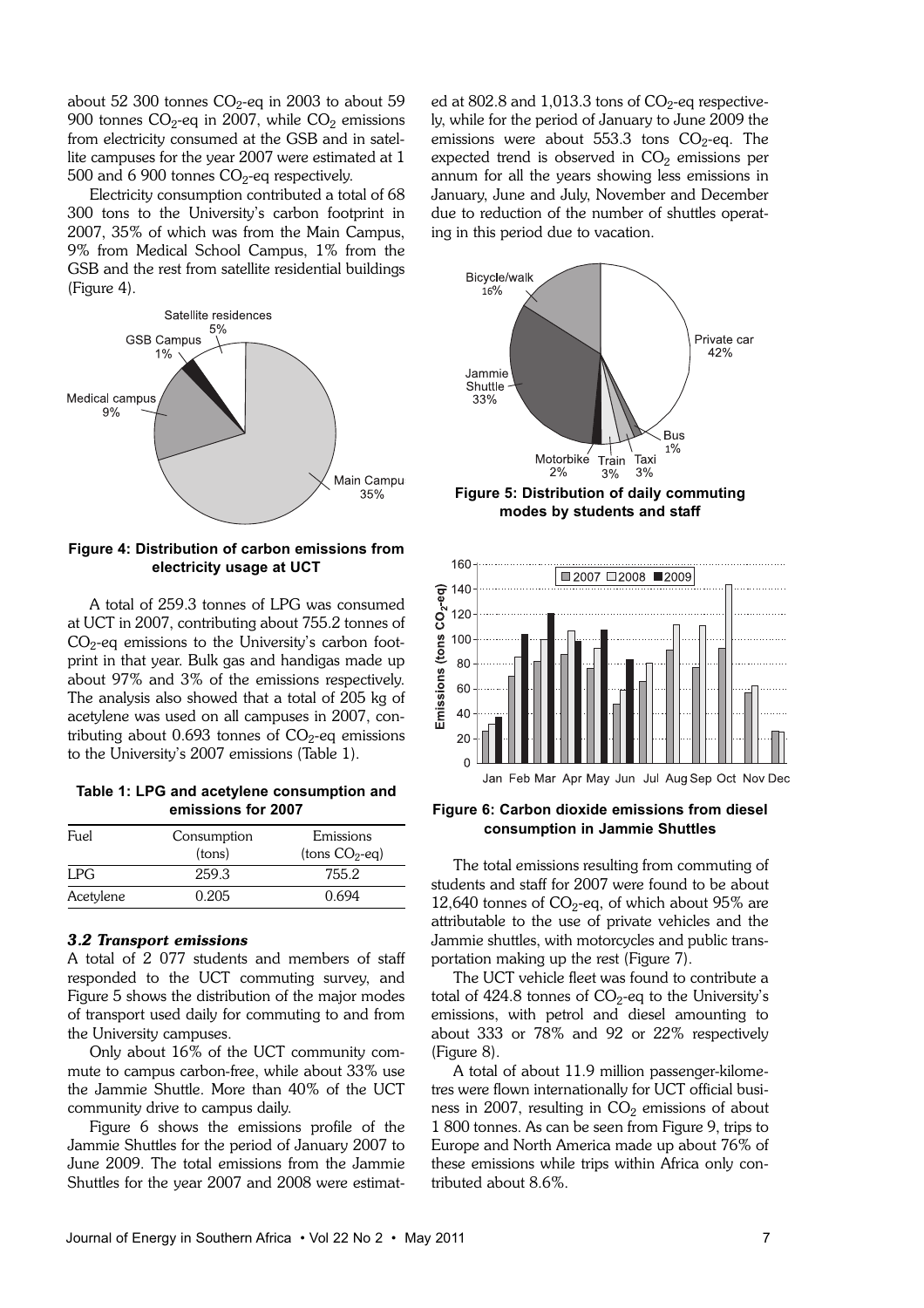

**Figure 7: Distribution of GHG emissions due to daily commuting to UCT campuses**



**Figure 8: Fuel quantities and resulting emissions from UCT vehicle fleet for year 2007**



# **Figure 9: Distribution of trips and emissions from international official flights in 2007**

It must be noted that because of unavailability of data on domestic flights for official UCT business, the emission value reported in this section is an underestimation of the actual UCT carbon footprint resulting from official flights.

# *3.3 Emissions from goods and services*

# *Paper*

Figure 10 shows the emission contribution of each type of paper to the university's carbon footprint for the year 2007.



**Figure 10: Life-cycle emissions from the use of paper on UCT campuses in 2007**

# *Solid waste and wastewater*

The results showed that solid waste contributes about 595.1 tonnes of  $\mathrm{CO}_2$ -eq emissions per annum to the University's total carbon footprint. These are only emissions associated with the wet waste that is taken to the landfill, and assumes that all the recyclables are actually recycled and do not contribute to UCT's carbon footprint.

The contribution of wastewater to the total carbon footprint of the University was found to be about  $113.1$  tonnes of CO $_2$ -eq per annum for 2007.

#### *3.4 Total carbon footprint of UCT*

Table 2 shows the total carbon footprint of the University of Cape Town for the year 2007. University activities for the year of 2007 led to the release of about 85 000 tons of  $\mathrm{CO}_2$ -eq emissions into the atmosphere, with about 80% of those emissions coming from the consumption of electricity alone. Daily commuting to campus and official international flights were the second and third most carbon-intensive activities at the University in 2007 with contributions of 14% and 2% respectively.



**Figure 11: Overall UCT CO<sup>2</sup> emissions**

Figure 11 is an overview of the carbon footprint of the University of Cape Town, highlighting only the most significant contributors (greater than 0.5%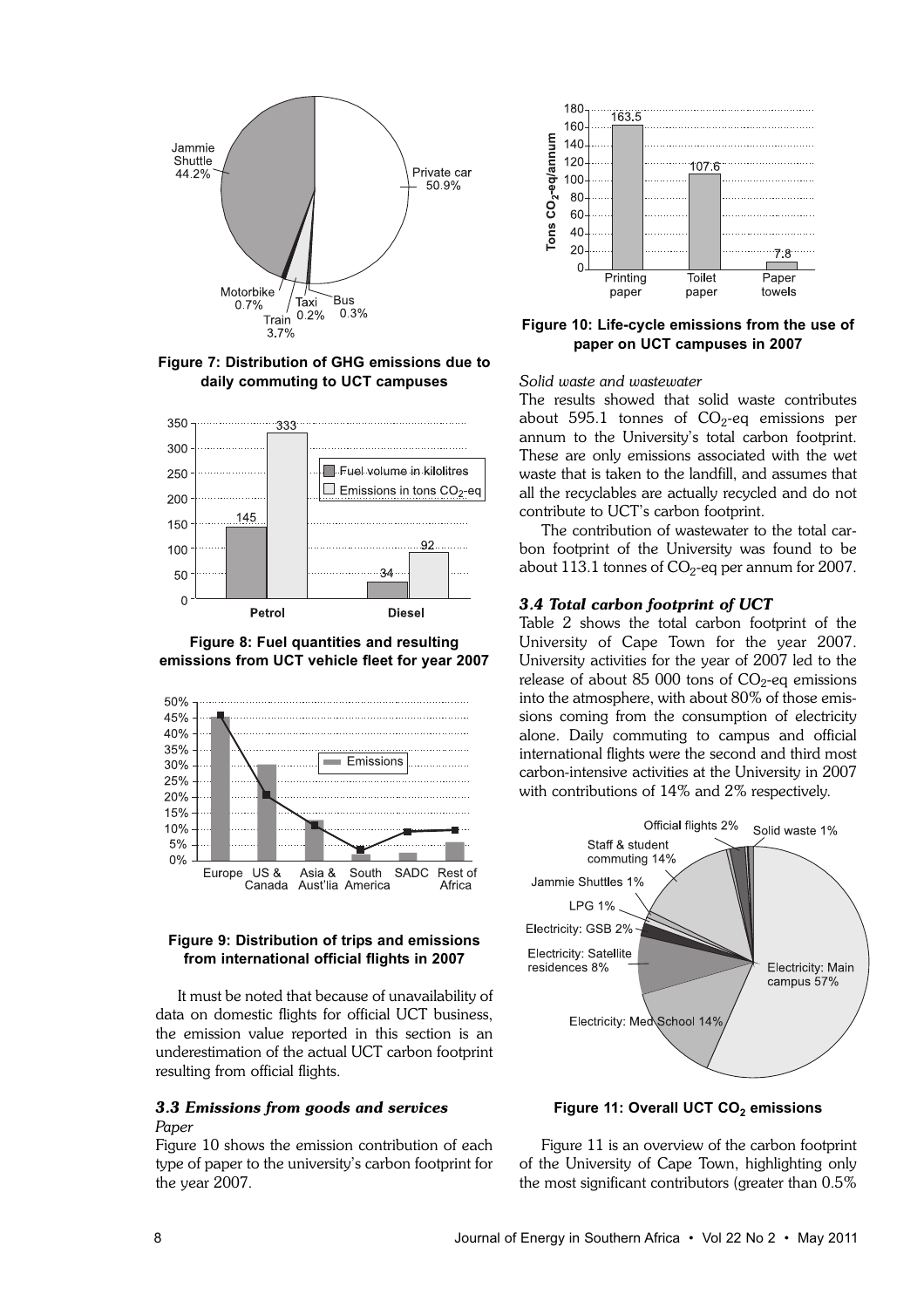| Category         | <i>Emissions source</i>                    | Emissions            | $\%$ contribution |
|------------------|--------------------------------------------|----------------------|-------------------|
|                  |                                            | [tons $CO_2$ -eq/yr] |                   |
| Campus energy    | Electricity: Main Campus                   | 48 061.7             | 56.59%            |
|                  | Electricity: Medical School Campus         | 11 810.5             | 13.91%            |
|                  | Electricity: Graduate School of Business   | 1 5 1 8 .4           | 1.79%             |
|                  | Electricity: Satellite residences          | 6936.6               | 8.17%             |
|                  | <b>LPG</b>                                 | 755.2                | 0.89%             |
|                  | Acetylene                                  | 0.7                  | $0.001\%$         |
| Transportation   | Jammie Shuttles                            | 802.8                | 0.95%             |
|                  | Staff and student commuting                | 11 837.2             | 13.94%            |
|                  | UCT vehicle fleet                          | 424.8                | $0.50\%$          |
|                  | Official flights                           | 1 790.4              | 2.11%             |
| Goods & Services | Printing paper, toilet paper, paper towels | 278.9                | 0.33%             |
|                  | Wastewater                                 | 113.1                | 0.13%             |
|                  | Solid waste                                | 595.1                | 0.70%             |
| TOTAL            |                                            | 84 925.5             | 100%              |

**Table 2: UCT's carbon emissions for the year 2007**

contribution). Of the three emission categories, Campus energy has the largest share of GHG emissions at 81%, followed by Transport at 18% and lastly Goods and services with 1% (Figure 12).



**Figure 12: Distribution of UCT's carbon footprint by emission category**

## **4 Benchmarking against other universities**

Information on the carbon footprints of other South African universities could not be found; instead the carbon footprint of UCT was compared to those of international universities, which have published such studies.

Figures 13, 14 and 15 (overleaf) compare UCT's carbon footprint with that of other academic institutions around the world. Specifically, Figure 9 compares the emissions per capita from direct energy consumption (excluding transport emissions) of the different universities, and UCT is found to be at 3.2 tons  $\mathrm{CO}_2$ -eq per student, well below the average of 8.4. What seems interesting in the Figure is that all American universities have higher per capita emission values than UCT while the two British universities and the National University of Lesotho perform better than UCT.

Of the universities compared in Figure 13, only nine could further be compared in terms of emissions from sectors other than direct energy use. Figure 14 compares UCT's emissions from Transportation, Waste and Other sources with those of other universities, while Figure 11 compares the total annual carbon footprints of these universities per student.

It is clear from both Figures 14 and 15 that UCT outperforms all the other universities included in the analyses in terms of emissions intensity.

It is worth noting that UCT's value of 4.0 Tons  $\mathrm{CO}_2$ -eq/student is rightfully lower than the country's 2007 per capita emissions estimate of 10.4 Tons  $\mathrm{CO}_2$ -eq/capita (Appendix) because the former only reflects the student's carbon footprint associated with the University activities.

# **5 Conclusions and recommendations**

- The total carbon emissions for the University of Cape Town for the year 2007 were estimated at  $84$   $900$   $CO_2$ -eqt. Although this value is an underestimation because of unavailability of some of the activity data, it is the best estimation that was possible with the data available, and it gives a good idea of the size of the University's annual carbon footprint.
- Electricity usage on UCT campuses is the largest sole contributor to the University's carbon footprint. In 2007, about 80.5% of UCT's carbon footprint resulted from the use of electricity.
- The unavailability of data was the biggest problem to determining a complete and comprehensive carbon footprint for the University of Cape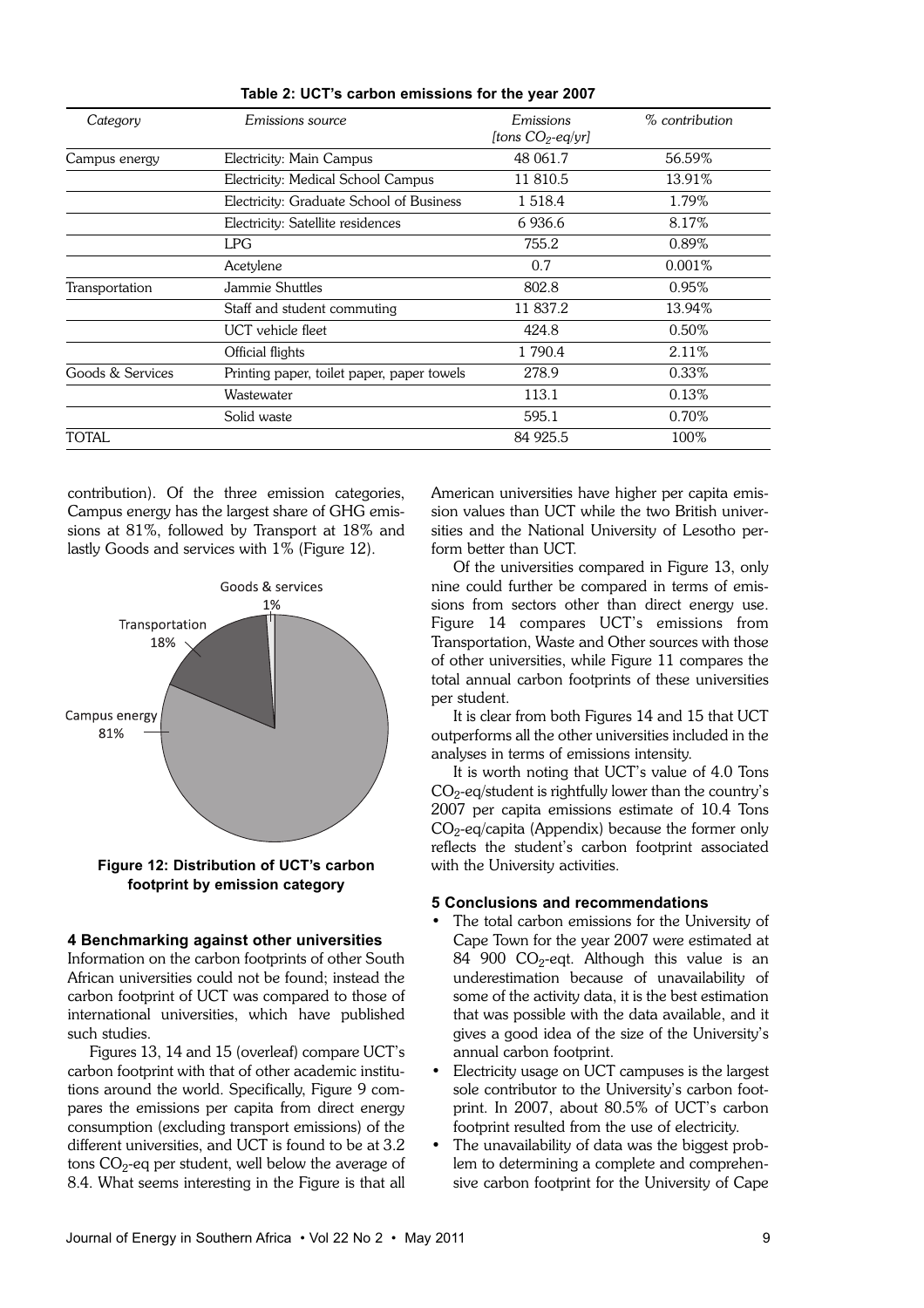

**Figure 13: Per capita emissions from energy consumption of different universities**



**Figure 14: Per capita emissions from transport, waste and other sources for different universities**



**Figure 15: Comparing the total per capita emissions of the different universities**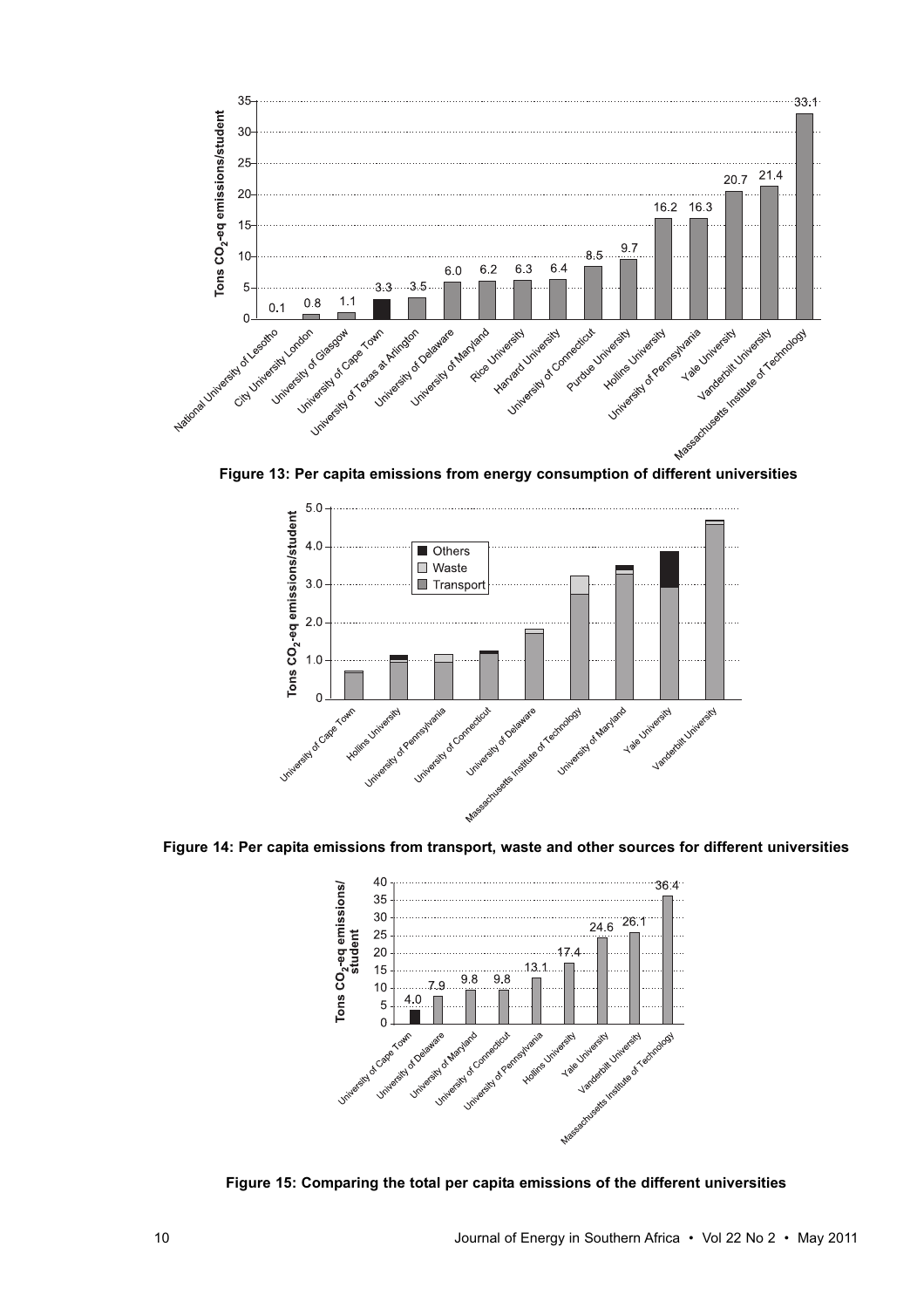Town. It is recommended that all activity data – electricity consumption in all UCT campuses, LPG consumption data, Acetylene consumption data, UCT fleet data, Jammie Shuttle diesel consumption and waste data – should constantly be monitored and updated, at least on a yearly basis.

## **Note**

1. All data for year 2007 with the exception of University of Glasgow (2006), University of Texas Arlington (2005), Yale University (2002) and Massachusetts Institute of Technology (2003).

## **References**

- 3PIN. (2009). Nampak Twinsaver M-Fold folded Paper Towels – 2000 Towels. 2009, from www.3pin.co.za/ ecommerce/product?product\_id=22955&category\_i d=21&subcategory\_id=198&subsubcategory\_id=0.
- City of Cape Town. (2009). Cape Town Wastewater Treatment: Effluent Mean Values – Year to December 2007 (Excel spreadsheet). 2009.
- Dias, A. C., L. Arroja, et al. (2007). Life Cycle Assessment of Printing and Writing paper produced in Portugal. *International Journal of Life Cycle Assessment* 12(7).
- DME. (2007). Fuel Prices 2007, from www.dme.gov.za/ energy/liquid\_prices.stm.
- Engineering News. (2007). SA's electricity supply still at risk. Retrieved 18 May 2007, 2007, from www.engineeringnews.co.za/article/sarsquos-electricity-supplystill-at-risk-2007-05-18.

Eskom (2007). *Annual Report* 2006.

- Hall, M. and N. Murray (2008). Green Campus Policy Framework for the University of Cape Town. University of Cape Town, Cape Town.
- IPCC (1990). *Climate change: The IPCC scientific assessment*. Cambridge, Cambridge University Press.
- IPCC (2006). *IPCC guidelines for national greenhouse gas inventories.* Prepared by the National Greenhouse Gas Inventories Programme. Eggleston H.S., Buendia L., Miwa K., Ngara T. and Tanabe K. (eds). Kanagawa, Japan, Institute for Global Environmental Strategies.
- Landy on Line. (2008). Land Rover Engine Conversions. from www.landyonline.co.za/techtalk/ engine\_conversions%20.htm.
- Letete, T., N.W. Mungwe and M. Guma (2010). Report: University of Cape Town carbon footprint. University of Cape Town, Cape Town.
- Letete, T. and M. Guma (2007). Scoping Study: The Carbon footprint of the University of Cape Town. University of Cape Town, Cape Town.
- OECD-IEA (2004). Energy Statistics Manual. Paris, International Energy Agency.
- Penner, E. J., D. H. Lister, et al. (1999). Aviation and the Global Atmosphere, IPCC.
- Rippon, S. (2008). Green Campus Action Plan. University of Cape Town, Cape Town.
- SACAN. (2008). Project 90x2030: Personal Household

Carbon Footprint Calculator: Assumptions. Retrieved 12 August 2009, 2009, from www.90x2030.org.za /frame\_index1.html.

- Travel Math. (2009). Travel Calculator. 2009, from www.travelmath.com.
- UNFCCC (1997). The Kyoto Protocol to the Convention on Climate Change. Bonn, UNFCCC Secretariat.
- University of Cape Town. (2009). About the University: Green Campus Initiative. 2009, from www.uct.ac.za/about/greencampus/.
- University of Cape Town. (2009). About the University: Introducing UCT – Statistics. Retrieved 12 Nov 2009, 2009, from www.uct.ac.za/about/intro/statistics/.
- Wiedmann, T. and J. Minx (2007). A definition of 'Carbon footprint'. Durham, ISA-Research and Consulting.
- WIPO. (2009). Tissue products having enhanced crossmachine directional properties. Retrieved 12 Dec 2009, 2009, from www.wipo.int/pctdb/ja/wo.jsp? WO=2007070124&IA=US2006032204&DIS-PLAY=DESC.

## **See appendices overleaf**